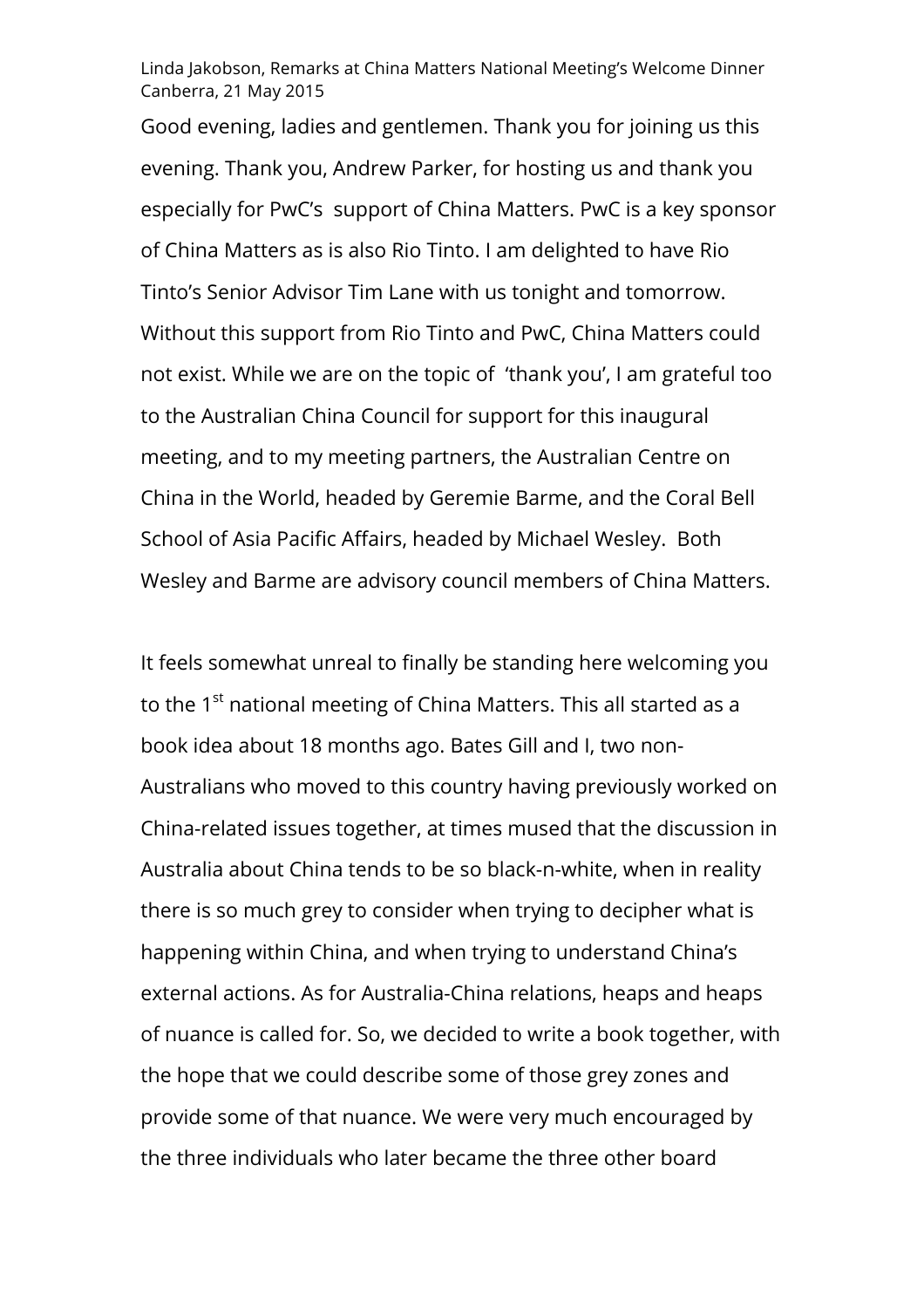Linda Jakobson, Remarks at China Matters National Meeting's Welcome Dinner Canberra, 21 May 2015

directors of China Matters – Warwick Smith, Stephen FitzGerald and Frances Adamson. They said that such a book is called for, a book that is not intended to be an academic piece of work but rather written for any one who wants to understand a bit more about the extremely complex country that China is today, and the increasingly complicated and multifaceted relationship that Australia has with China. The working title for our book is "China – Getting it right for Australia."

But China Matters has now expanded to much more than a book project. Since I established this not-for-profit it has developed into a public policy initiative. Our intention is to serve as a catalyst for a more nuanced discussion in Australia about China's rise and the implications for Australia, and promote sound policy. We are independent of any institution and we have a strict policy focus on Australia-China relations.

Obviously there are many kinds of discussions to be had about China. Australia, in my view, needs them all, both in the public space and behind closed doors. Since moving to this country in 2011 – hired by Michael Wesley by the way – I have been struck by the depth of the gulf between those Australians who see China through a lens of stark scepticism and those Australians who view China through the rosiest of lenses. In every country a gulf exists between security and business interests. It is natural. But based on my experiences in Europe and the United States this gulf is unusually deep in Australia. These opposing China-constituencies operate in